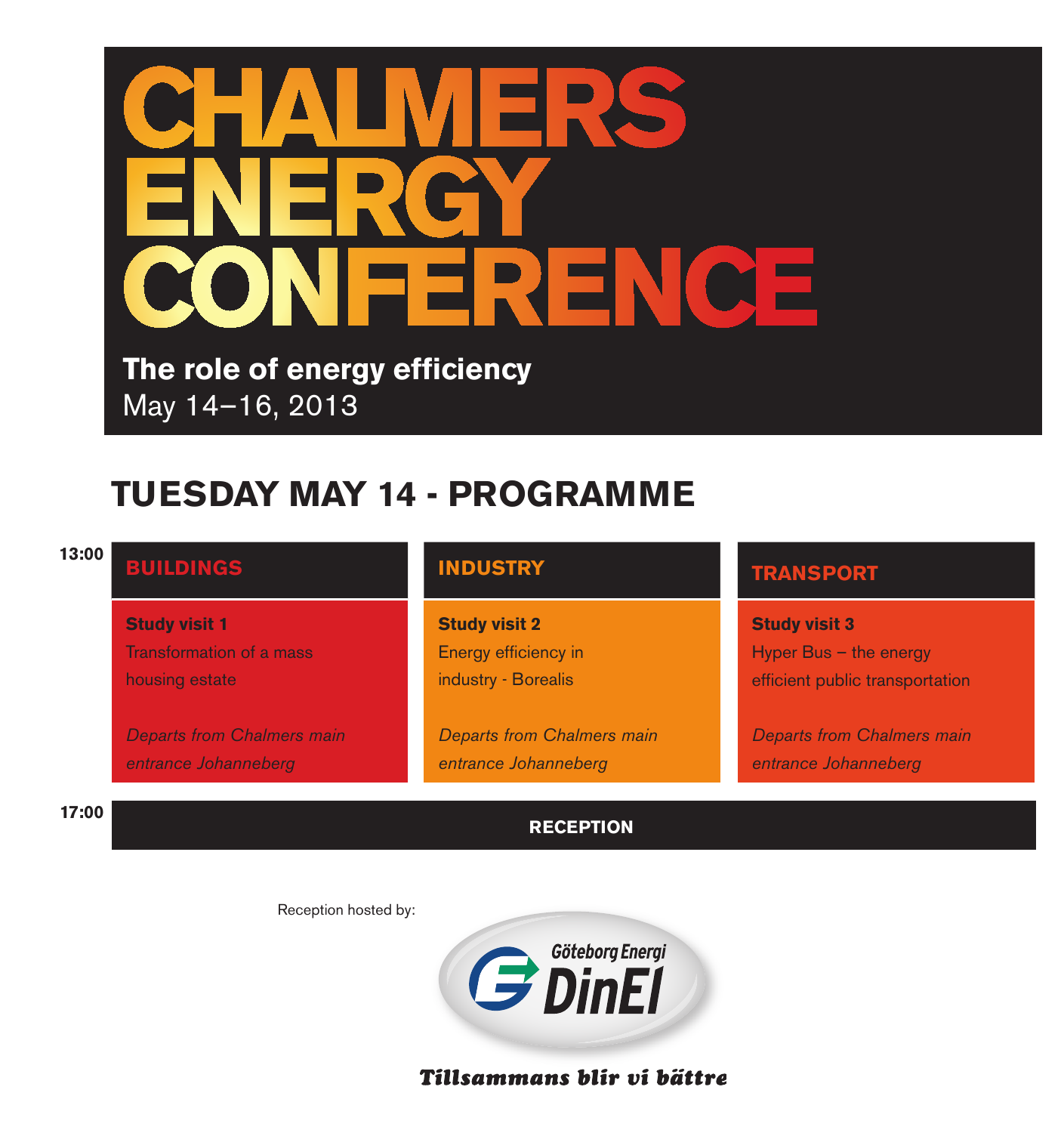### **WEDNESDAY MAY 15 - PROGRAMME**

| 9:30  | <b>REGISTRATION</b>                                                                                                      |  |  |
|-------|--------------------------------------------------------------------------------------------------------------------------|--|--|
| 10:00 | <b>INTRODUCTION AND SETTING THE SCENE</b><br>Chair: Anders Ådahl, Chalmers Energy Area of Advance, Chalmers              |  |  |
|       | <b>Introduction and welcome</b><br>Anders Ådahl, Director Chalmers Energy Area of Advance                                |  |  |
|       | Energy and energy efficiency - a competitive edge for Europe<br>Maria Sunér Fleming, Confederation of Swedish Enterprise |  |  |
|       | <b>Challenges for the refinery sector</b><br>Petter Holland, President and CEO, Preem AB                                 |  |  |
|       | <b>Systems Perspectives on Electromobility</b><br>Björn Sandén, Department of Energy and Environment, Chalmers           |  |  |
|       | <b>Building challenges</b>                                                                                               |  |  |

Randall Bowie, Rockwool International A/S, Denmark

|  | - | 11<br>. |  |
|--|---|---------|--|
|  |   |         |  |

| 12:00 | <b>LUNCH</b> |
|-------|--------------|
|       |              |

| 13:20 | <b>INDUSTRY</b>                                                                                                                                                                                                   | <b>BUILDINGS</b>                                                                                                                                                                                                                                                                                                   |
|-------|-------------------------------------------------------------------------------------------------------------------------------------------------------------------------------------------------------------------|--------------------------------------------------------------------------------------------------------------------------------------------------------------------------------------------------------------------------------------------------------------------------------------------------------------------|
|       | <b>Business and policy perspectives on industrial</b><br>energy efficiency<br>Chair: Thore Berntsson, Department of Energy and<br><b>Environment, Chalmers</b>                                                    | <b>Smart Cities</b><br>Chair: Henriette Söderberg, Department of Energy and<br><b>Environment, Chalmers</b>                                                                                                                                                                                                        |
|       | Lean energy - using the potential of management<br>principles to improve energy efficiency<br>Arni Halldorsson, Department of Technology Management<br>and Economics, Chalmers                                    | <b>Spatial Building Stock Modelling as a means</b><br>towards the 2000 watt society in the city of Zurich<br>Holger Wallbaum, Department of Civil and Environmental<br><b>Engineering, Chalmers</b>                                                                                                                |
|       | Energy audit - a step towards energy efficiency<br>Magnus Karlsson, Department of Management and<br>Engineering, Linköping University                                                                             | From Vienna's historical heritage buildings to<br>lakeside plus energy district. Learning from<br>experience to advance towards sustainable, safe,<br>and affordable low carbon energy living (?)<br>Thomas Bednar, Institute of Building Constructions and<br>Technology Vienna University of Technology, Austria |
|       | The characteristics of industrial energy-efficiency<br>measures: How do they affect the adoption decision<br>by firms?<br>Tobias Fleiter, Fraunhofer Institute for Systems and In-<br>novations Research, Germany | <b>Policies for Smart Cities: Rivercity/Älvstaden</b><br><b>Göteborg</b><br>Katrina Folland, City of Gothenburg                                                                                                                                                                                                    |
|       | The Swedish PFE program - ten years after, a victim<br>of its own success?<br>Christian Stengvist, Division of Environmental and Energy<br><b>Systems Studies, Lund University</b>                                | Celsius Cities - EU on the road for energy efficient<br>and competitive heating and cooling infrastructure<br>Jonas Cognell, Göteborg Energi AB                                                                                                                                                                    |
| 14:40 | <b>COFFEE</b>                                                                                                                                                                                                     |                                                                                                                                                                                                                                                                                                                    |

Ingemar Denbratt, Department of Applied Mechanics, **Chalmers** 

> **Exploring interprocess heat integration opportunities for increased energy efficiency in industrial clusters** Simon Harvey, Department of Energy and Environment, **Chalmers**

**Improving vehicle aerodynamics for better energy efficiency**  Sinisa Krajnovic, Department of Applied Mechanics, **Chalmers** 

| ۰.<br>×<br>× | ۰.<br>٠ |
|--------------|---------|
|--------------|---------|

| :00 | <b>TRANSPORT</b><br><b>Systems and business perspectives on</b><br>transport efficiency<br>Chair: Bo Egardt, Department of Signals and Systems,<br><b>Chalmers</b>                                                 | <b>BUILDINGS</b><br><b>Policy, incentives and potential</b><br>Chair: Jan-Olof Dalenbäck, Department of Energy and<br><b>Environment, Chalmers</b> |  |
|-----|--------------------------------------------------------------------------------------------------------------------------------------------------------------------------------------------------------------------|----------------------------------------------------------------------------------------------------------------------------------------------------|--|
|     | <b>Challenges in wood biofuel transport</b><br>Jonas Flodén, Department of Business Administration,<br><b>University of Gothenburg</b>                                                                             | <b>District heating - European potential</b><br>Sven Werner, Högskolan i Halmstad                                                                  |  |
|     | The role of fuels for energy efficiency<br>Lisa Jacobsson, Volvo Cars                                                                                                                                              | Modelling energy demand in the EU building<br>sector<br>Érika Mata and Eoin Ó Broin, Department of Energy and<br><b>Environment. Chalmers</b>      |  |
|     | Chasing the last mile - the transportation industry<br>and its approach to energy efficiency<br>Per-Olof Arnäs, Department of Technology Management<br>and Economics, Chalmers                                     | <b>Future requirements of nearly zero energy</b><br>buildings due to recast of the EPB directive<br>Åsa Wahlström, CIT Energy Management           |  |
|     | Improve economy and environment by predicting<br>the driving: How knowledge of the drive-cycle<br>influence the vehicle design and control<br>Jonas Sjöberg, Department of Signals and Systems,<br><b>Chalmers</b> | <b>Simply Green - Environmental certification</b><br>overview<br>Petra Vladykova, Swegon Air Academy                                               |  |

**16:20 COFFEE**

|  | <b>TRANSPORT</b> |  |  |
|--|------------------|--|--|
|  |                  |  |  |
|  |                  |  |  |

**Technology for improving efficiency** Chair: Maria Grahn, Department of Energy and Environment, Chalmers

#### **INDUSTRY**

**Energy efficient industrial technology and systems**

Chair: Maarten Neelis, Ecofys, Netherlands

**Engines different technologies, how to reach the requirements 2020 90g**

**Energy efficiency as a way to improve the implementation of new technology in existing industries** Valeria Lundberg, Department of Energy and Environment, Chalmers

**Green Catalysis for the Future** Magnus Skoglundh, Competence Centre for Catalysis, Chalmers

> **Energy efficiency initiatives in five Western Swedish industrial sectors** Jonas Norrman and Ida Lindbergh, GAME (Göteborg Action for Management of the Environment)

### **CONFERENCE DINNER**